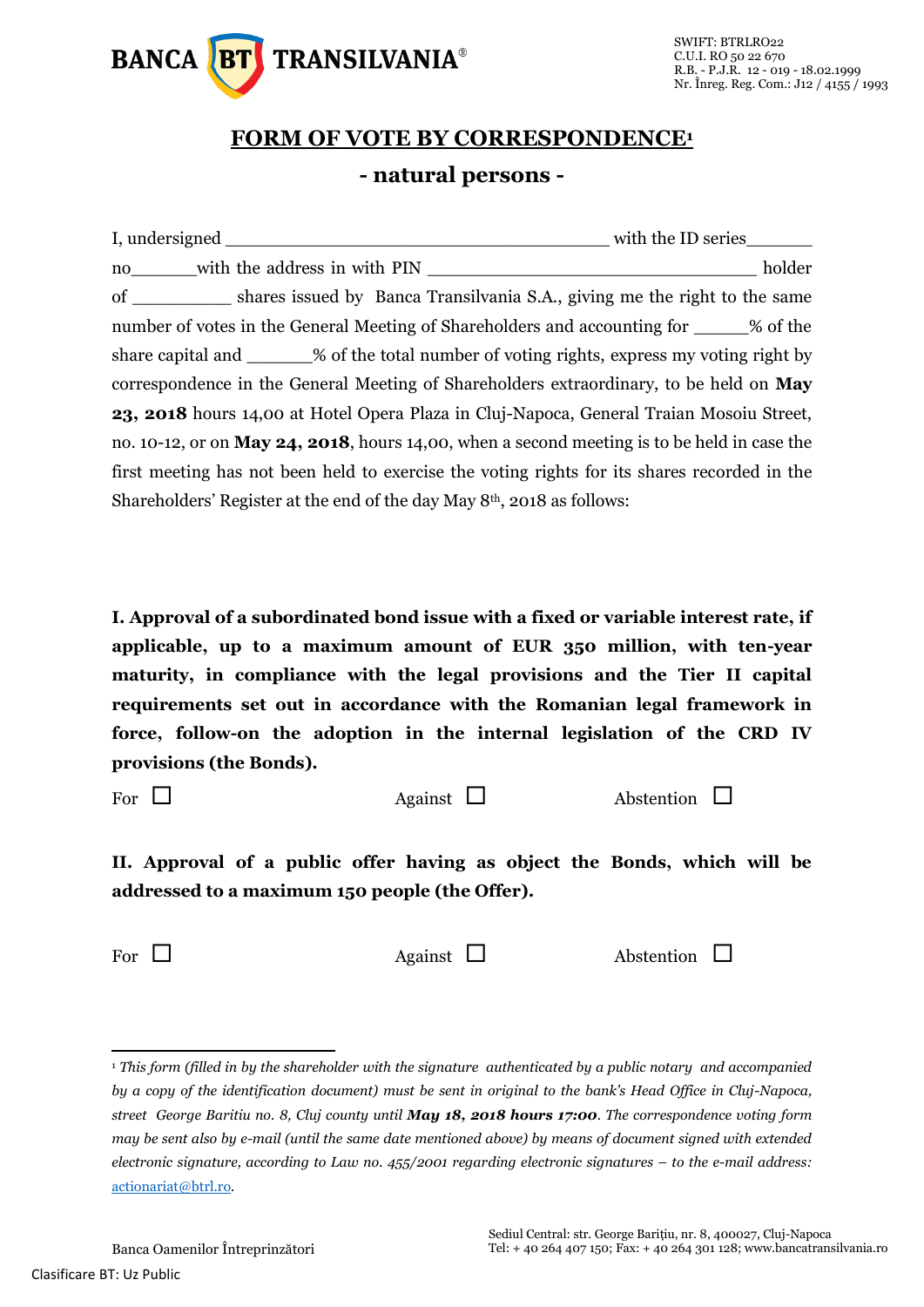

**III. Approval by the Company of all necessary actions and formalities, useful and / or appropriate for admitting the Bonds for trading on the regulated market managed by the Bucharest Stock Exchange, following the performance of the Offer (the Admission).**

For  $\Box$  Against  $\Box$  Abstention  $\Box$ 

**IV. Approval of BT Capital Partners S.A designation, a legal entity established and operating in accordance with the Romanian law, with its registered office in Romania, Cluj-Napoca, 74-76 Constantin Brâncuşi Street, Brancusi Business Center, Ground Floor, Cluj County, registered with Cluj Trade Register under no. J12 / 3156/1994, EUID: J12 / 3156/1994, tax identification number 6838953, as the Offer's Intermediary.**

For  $\Box$  Against  $\Box$  Abstention  $\Box$ 

**V. Approval of the empowerment of the Board of Directors, with the possibility of sub delegation, depending on the case:**

**a) to issue any decision and to fulfill any necessary legal documents and facts, useful and/or convenient for the performance of the decisions of the EGSM, including without limitation, the negotiation, establishment and approval of the Bonds issuing value, the issuing price in accordance with the market conditions, terms of the agreement, disbursements, early repayments, interests, fees and charges, collaterals, providing any type of tangible collaterals, ensuring the drafting and publication, if necessary of any offer prospectus, as well as the negotiation, approval and signing of any documents related to the Offer and Admission, negotiation and signing of any agreements with intermediaries and consultants and the completion of any necessary legal documents and deeds if they are in accordance with the EGSM decisions;**

**b) to approve any agreements and/or arrangements concerning the Bonds and / or Offer and / or Admission or any other arrangements, offer prospectus, any subscription agreements, sale, agency, trust of consultancy, certificates, statements, registers, and annexes and any other required documents, to perform any formalities and to authorize and / or execute any other necessary**